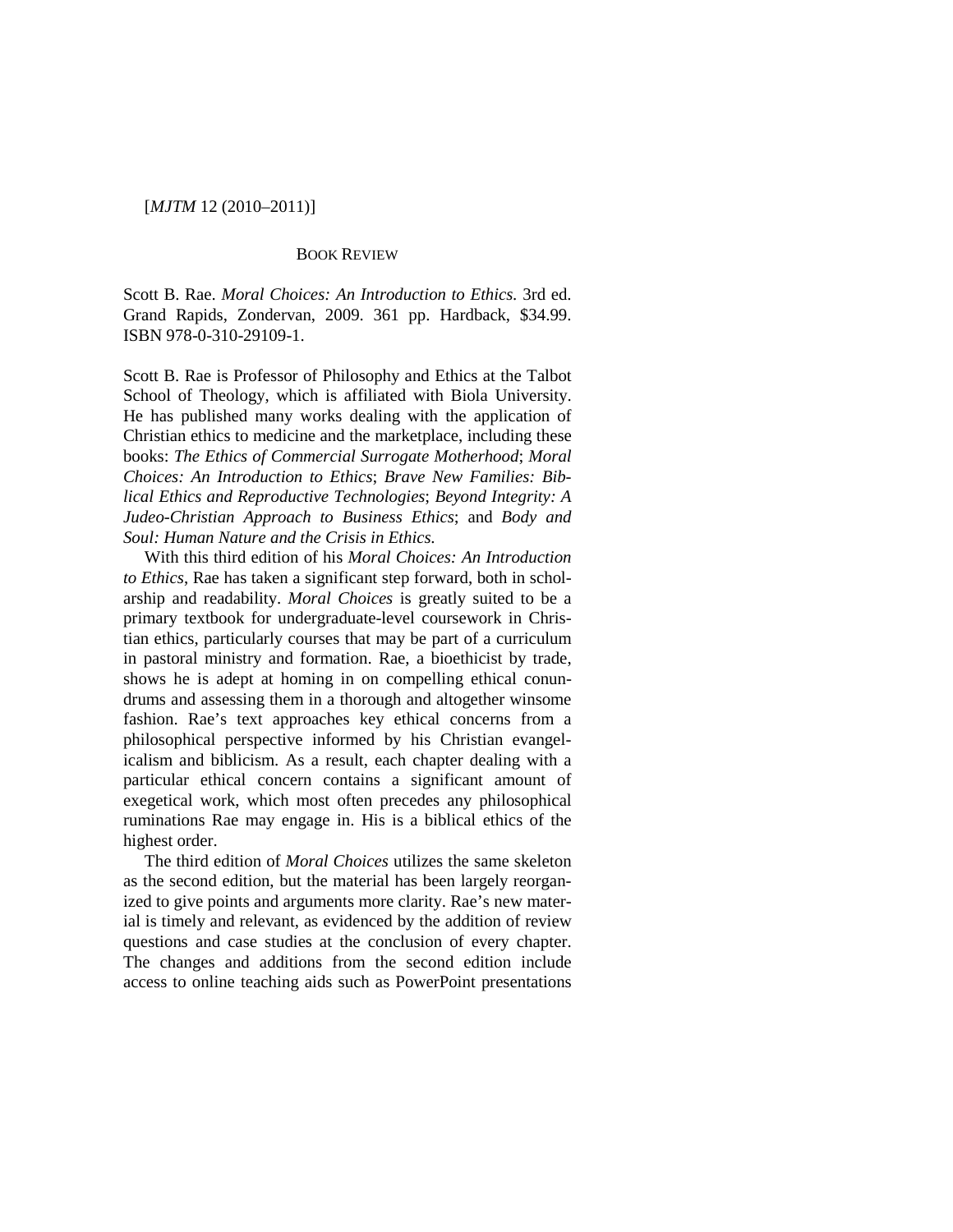## RAE *Moral Choices*

and study guides, chapters on the ethics of economics covering globalization, environmentalism, and business, greatly expanded sections on stem cell and embryo research, and newspaper-style "clippings" that add pertinent information at a particular juncture. A chapter titled "Major Figures in the History of Ethics," found in the second edition, has been deleted, and the bulk of its material is now distributed throughout the third edition in the form of clippings.

The first four chapters of *Moral Choices* cover biblical ethics, secular philosophical ethics, and practical decision-making. From the outset it is clear that Rae possesses a special attachment to character- or virtue-based ethics. For Rae, Christian ethics must inform both character and principles, with character being primary. For example, Rae contends that the Old and New Testaments, insofar as they comment on human ethics, display a variety of moral principles that can be individual or corporate. Christians, then, can be utilitarians, can reason according to the fulfillment of duty, or can conduct themselves in an egoist manner without doing violence to faith. Rae does not, however, suggest that all ethical systems are created equal. Those ethical systems that lack biblical mandate—relativism, subjectivism, and emotivism to name three—must be rejected for their unacceptable ethical consequences. Also, a system such as the Divine Command Theory (DCT) may offer a guide toward moral decision-making, but since morality is shaped according to God's character alone, DCT may not be the substance of ethics.

Chapters 5 through 8 pertain specifically to all forms of medical ethics. Rae's familiarity with the scientific advances of the day allow him to provide the reader with much additional contextual information concerning flashpoint issues such as abortion, stem cell research, reproductive technologies, biotechnology, and euthanasia. Rae argues forcefully that rights of personhood must be given to pre-born children in virtually all cases. Rae is certainly "conservative" on this score, but he also understands that the art of ethics must allow for a certain fluidity in judgment based upon circumstance. For example, in considering euthanasia, Rae denies that regardless of circumstances, preserving life should be the paramount concern for the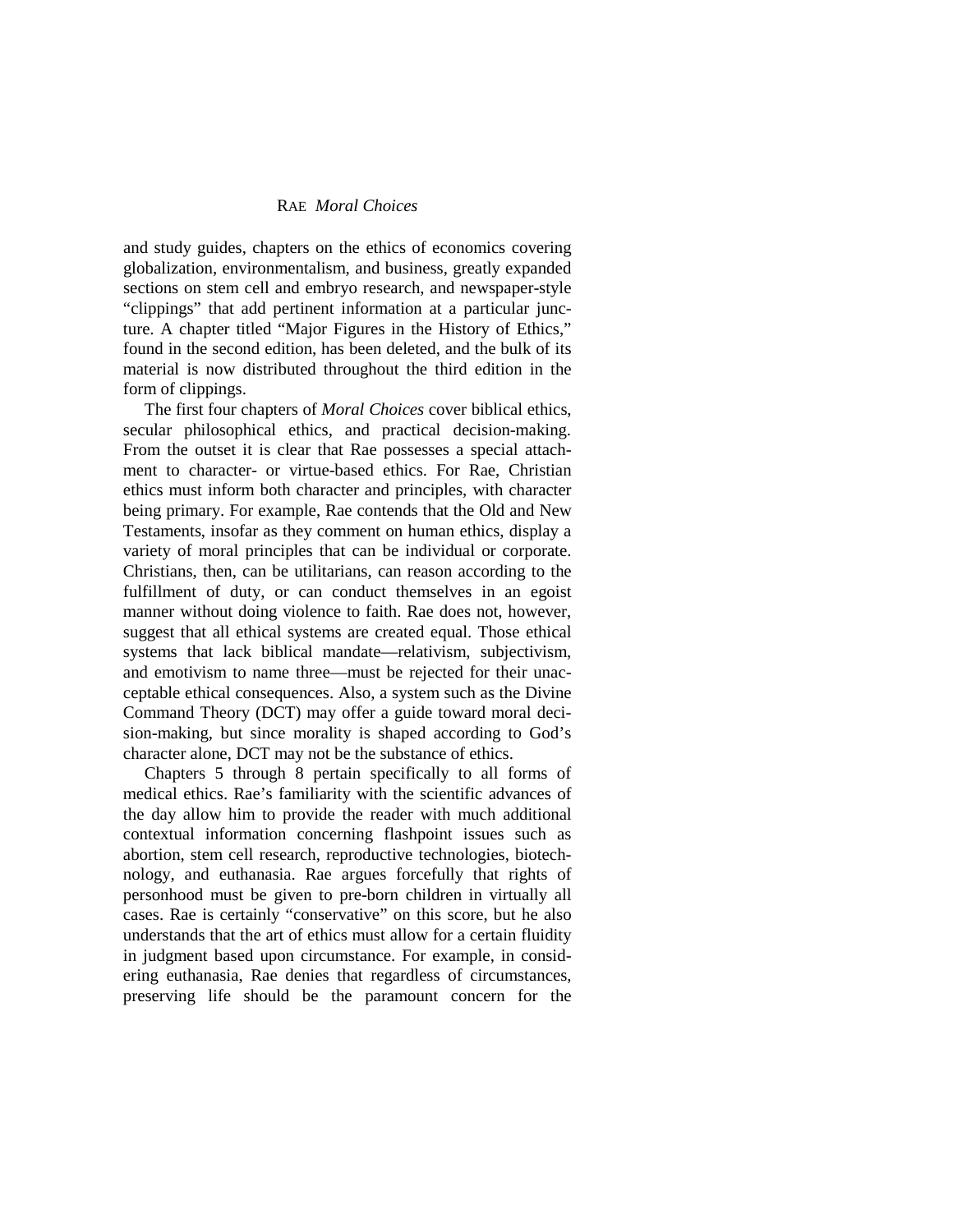### *McMaster Journal of Theology and Ministry* 12

Christian. At the same time, Rae is equivocal on so-called "enhancement" biotechnology used to treat various diseases, on the grounds that biotechnology falls within the range of gifts God gives to humanity to maintain and promote health.

Chapters 9 through 12 pertain to non-medical issues such as the death penalty, sexual ethics, just war theory, and the ethics of economics. Regarding the death penalty, Rae avers that Christians can justifiably take either side and remain morally and biblically consistent. That said, Rae is not convinced that the current practice by which persons are sentenced to death meets the necessary moral and biblical requirements needed to achieve sufficient certainty of guilt. Moreover, even those Christians that approve of the death penalty must be alarmed at the manner in which the punishment is meted out.

In *Moral Choices,* sexual ethics attends to topics such as premarital sex, homosexuality, and birth control. Rae's interpretation of relevant biblical texts allows him to reject the first two of these out-of-hand, while giving relative acceptance of the third. Rae is aware that making an unimpeachable philosophical case against homosexuality is difficulty, particularly in the secular realm where it has been adopted as a hot ethical topic. Still, for Christians of Rae's ilk, the biblical case against the practice of homosexuality, if not homosexual orientation, is self-evident. Given the sensitive nature of the contemporary debate over homosexuality, Rae's candor and unapologetically biblical treatment is refreshing. Unfortunately, the space Rae allots to these topics is too brief, given their complexity and the emerging public concern over reproductive matters.

Chapter 11, the most intriguing chapter in Rae's book, is his treatment of the just war tradition. Although Rae supports just war theory, he presents both sides of the issue carefully and fairmindedly. From the time of Augustine, arguments from just war theory have been a hybrid of philosophy and theology. This is odd given that the vast majority of biblical proofs Rae provides on the subject are pacifist to a greater or lesser degree. Rae's presentation is strong, but his biblical defense of the just war tradition could be sharpened. Chapter 12, on the ethics of economics, is a useful addendum to the third edition, and favors free